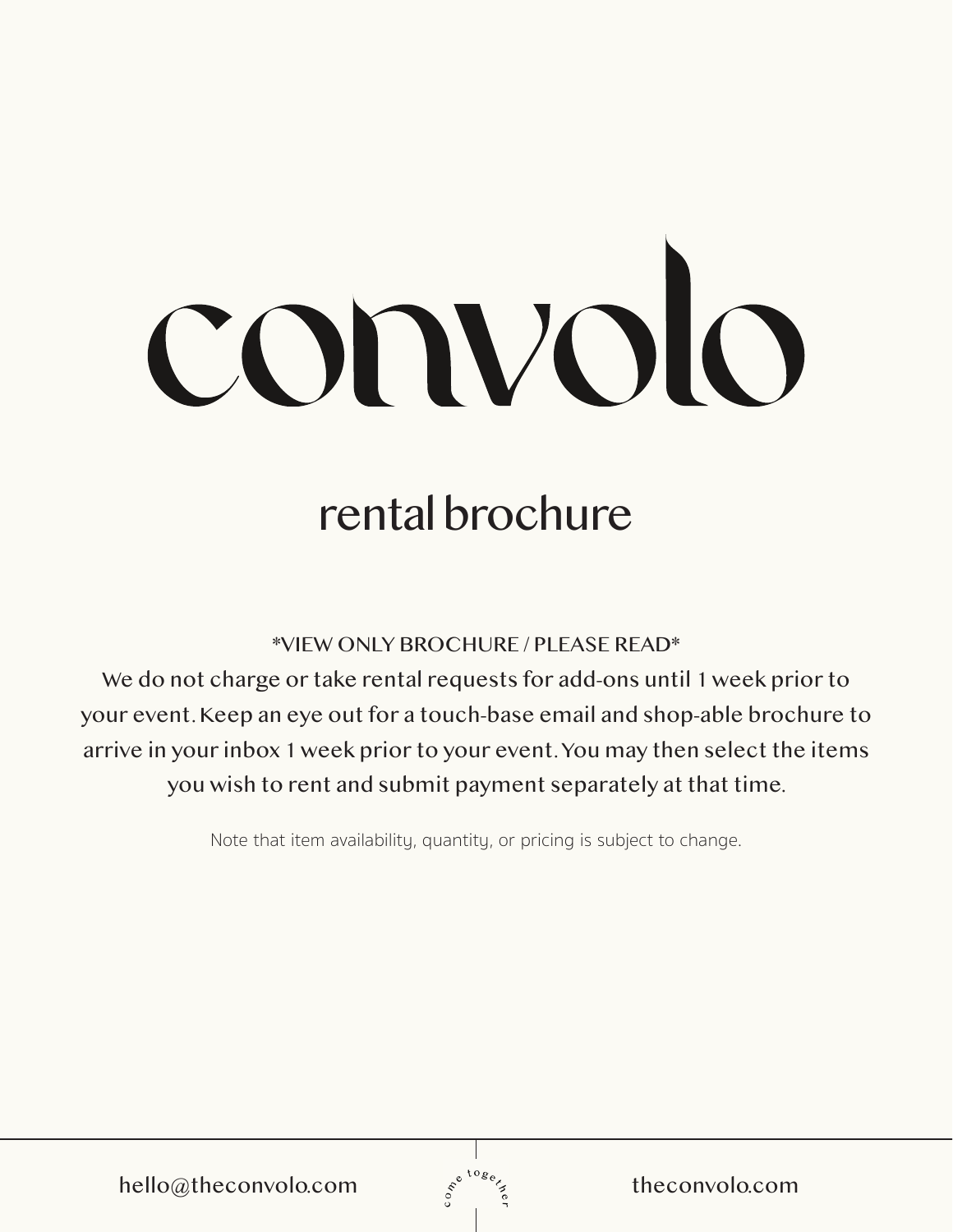### Square White Cake Stand General Assessment Case Stand State Stand State Stand State Stand State Stand State Stand

2 Available 10.5" wide • 4.5" tall

| <b>Round Cement Cake Stand</b><br>1 Available<br>11" diameter · 4.5" tall      | \$5  | \$5  |
|--------------------------------------------------------------------------------|------|------|
| <b>Round Marble Platter</b><br>1 Available<br>12" Diameter                     | \$10 | \$10 |
| <b>Rectangle Marble Serving Platter</b><br>2 Available<br>$13.5" \times 8.75"$ | \$10 | \$10 |
| <b>Square Rectangle Platter</b><br>2 Available<br>9.5"                         | \$8  | \$8  |
| <b>Large Rectangle Platter</b><br>1 Available<br>$16.5" \times 10"$            | \$8  | \$8  |
| <b>Long Rectangle Platter</b><br>4 Available<br>$17.5" \times 6"$              | \$8  | \$8  |
| Coffee Dispenser - 8L (50 cups)<br>1 Available<br>*Does not include coffee     | \$10 | \$10 |

\$8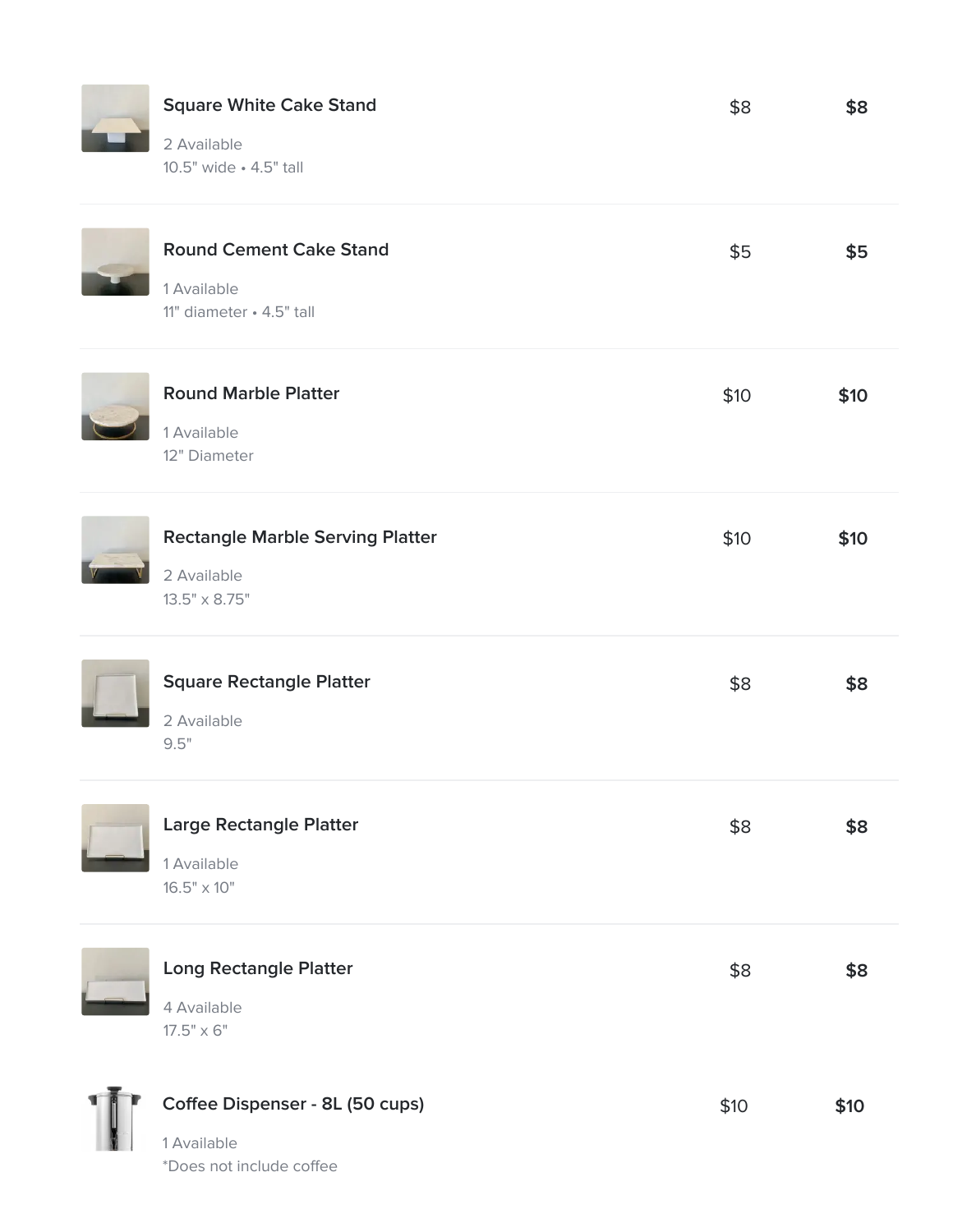### Waffle Cone Holder **Samuel Cone Holder** Samuel And Samuel And Samuel And Samuel And Samuel And Samuel And Samuel And Samuel And Samuel And Samuel And Samuel And Samuel And Samuel And Samuel And Samuel And Samuel And Samuel

1 Available Holds 17 Cones

| <b>Beverage Ice Buckets</b><br>2 Available<br>10" Tall · 25.5" diameter<br>Bottle opener on the side | \$10 | \$10 |
|------------------------------------------------------------------------------------------------------|------|------|
| <b>Marble Lidded Platter</b><br>1 Available<br>7.5" diameter                                         | \$4  | \$4  |
| <b>Large White Serve Bowl</b><br>1 Available<br>12" diameter                                         | \$5  | \$5  |
| <b>White Serving Bowl</b><br>2 Available<br>8.5" diameter                                            | \$5  | \$5  |
| <b>White Serving Bowl</b><br>4 Available<br>8" diameter                                              | \$4  | \$4  |
| <b>Small Round Dip Bowls</b><br>6 Available<br>4" diameter                                           | \$3  | \$3  |
| <b>Petite Dessert Stands</b>                                                                         | \$2  | \$2  |

\$3

4 Available 10.5" tall • 8" diameter (bottom tier)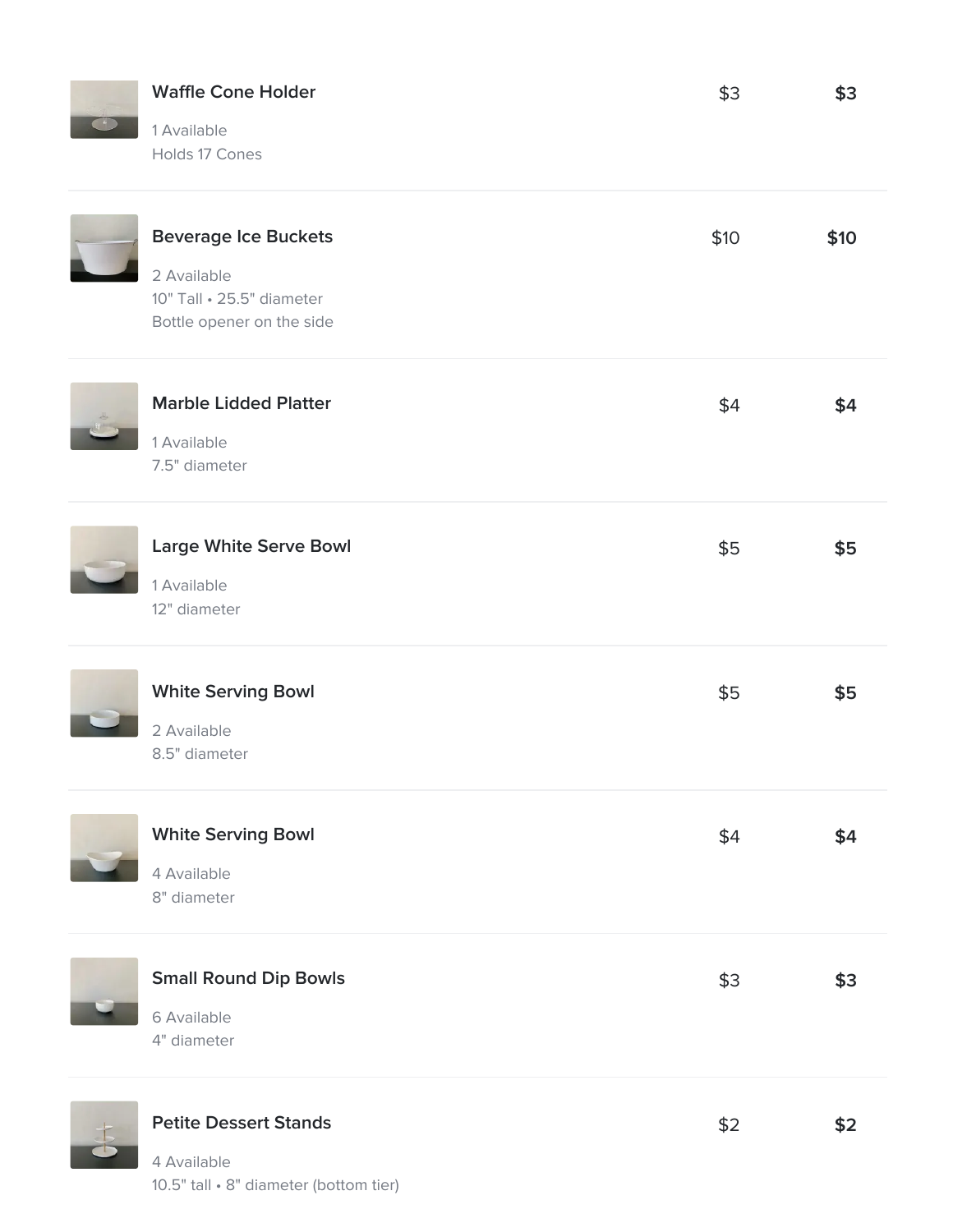**Contract Contract** 

## Gold Compotes \$4 \$4

8 Available 7" Tall • 8" diameter

|                | <b>White Bud Vases</b><br>59 Available<br>$3"$ tall                                                          | \$0.50 | \$0.50 |
|----------------|--------------------------------------------------------------------------------------------------------------|--------|--------|
|                | <b>Hourglass Vases</b><br>18 Available<br>6" tall · 3" diameter                                              | \$1    | \$1    |
| $\eta\pi$<br>U | <b>Cylinder Glass Vases</b><br>6 Available<br>9" tall · 2.5" diameter                                        | \$1.50 | \$1.50 |
|                | <b>Pillar Candles</b><br>51 Available<br>8" tall<br>*most have been burned but have plenty of burn time left | \$0.50 | \$0.50 |
|                | <b>Gold Wire Card Basket</b><br>2 Available<br>11" x 8.5" · 4.75" tall                                       | \$3    | \$3    |
|                | <b>Gold Frames</b><br>5 Available<br>$5" \times 7"$                                                          | \$3    | \$3    |
|                | <b>Place Card Holders</b>                                                                                    | \$0.50 | \$0.50 |

\$4

50 Available